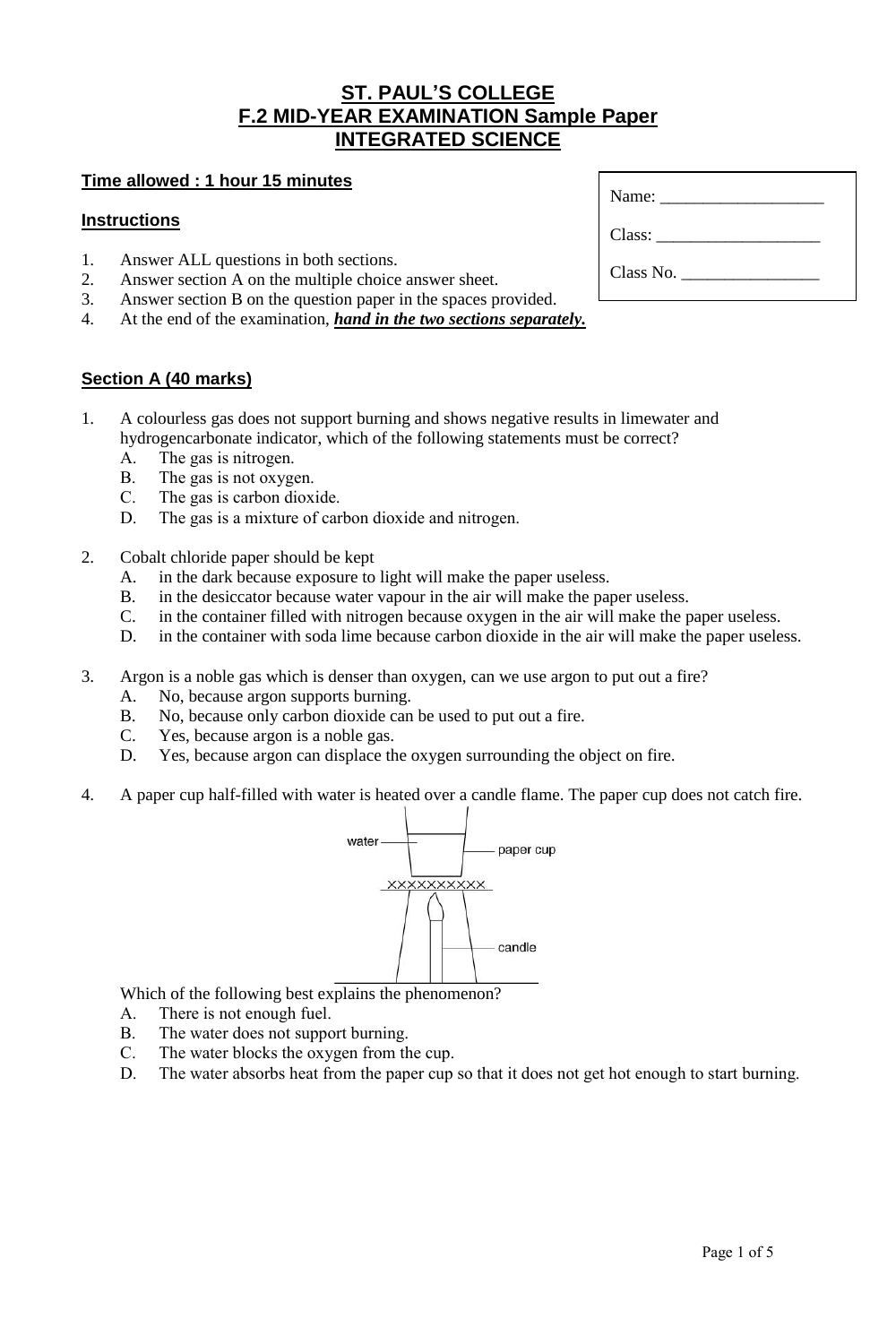5. Jane carried out an experiment to measure the energy contents of several kinds of food by burning the food as shown below.



Which of the following statements about the above experiment is/are correct?

- (1) The chemical energy stored in food is changed to heat energy and light energy.
- (2) The energy gained by the water in the boiling tube must be equal to the energy released by burning the food.
- (3) The weight of each kind of food burnt must be the same if Jane wants to compare the energy contents of food per gram.
- A.  $(1)$  only
- B. (1) and (2) only
- C.  $(2)$  and  $(3)$  only
- D.  $(1), (2)$  and  $(3)$
- 6. Which of the following descriptions is INCORRECT when a rabbit eats grass?
	- A. Grass is a producer.
	- B. The rabbit is a consumer.
	- C. The rabbit does not depend on the sun.
	- D. The chemical energy stored in the grass is transferred to the rabbit.
- 7. Which of the following pairs wrongly matches the structure of the animals used for gaseous exchange?

| <b>Animal</b> | <b>Structure</b> |
|---------------|------------------|
| Human         | Lungs            |
|               | Lungs            |
| Fish          | Gills            |
| Frog          | Skin             |
|               | Grasshopper      |

8. The following diagram shows the set-up of an experiment on the gaseous exchange of a grasshopper with the surroundings.



Which of the following correctly explain why the red ink marker moves to the left five minutes later? (1) Soda lime absorbs carbon dioxide inside the boiling tube.

- (2) The amount of gases inside the boiling tube decreases.
- (3) The temperature inside the boiling tube increases.
- A. (1) and (2) only
- B. (1) and (3) only
- C.  $(2)$  and  $(3)$  only
- D.  $(1)$ ,  $(2)$  and  $(3)$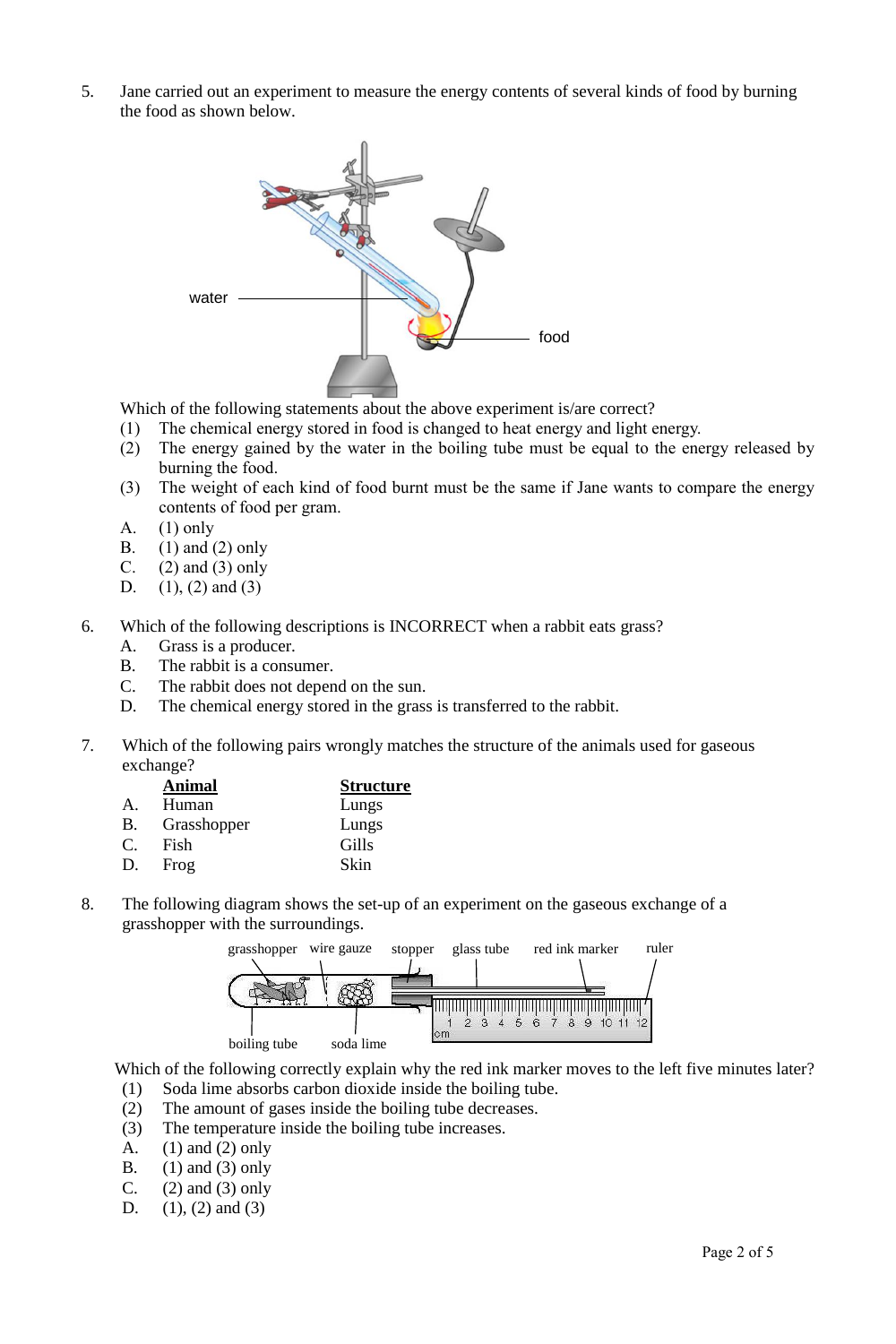9. In which of the following boiling tubes will the hydrogencarbonate indicator turn yellow?



- A. (1) and (3) only
- B.  $(2)$  and  $(4)$  only
- C.  $(1)$ ,  $(2)$  and  $(3)$  only
- D. (2), (3) and (4) only
- 10. Recently, the President's Climate Action Plan has called on the federal government to reduce emissions of hydrofluorocarbons (HFCs) which are the potent greenhouse gases. Which of the following is/are the harmful effect(s) of HFCs?
	- (1) Global warming
	- (2) Depletion of ozone
	- (3) Acid rain
	- A.  $(1)$  only
	- B.  $(3)$  only
	- C.  $(2)$  and  $(3)$  only
	- D.  $(1)$ ,  $(2)$  and  $(3)$
- 11. Which of the following statements are correct?
	- (1) The direction of an electric current is from the positive terminal of a dry cell to its negative terminal in the circuit.
	- (2) The direction of an electric current is same as that of flow of free electrons.
	- (3) The higher the voltage, the faster is the rate of free electrons flow.
	- A. (1) and (2) only
	- B.  $(1)$  and  $(3)$  only
	- C.  $(2)$  and  $(3)$  only
	- D.  $(1)$ ,  $(2)$  and  $(3)$
- 12. Which of the following are the necessary conditions to make electricity flow in the circuit?
	- (1) There must be at least one light bulb in the circuit.
	- (2) There must be a source of electrical energy.
	- (3) There must be a complete path from one end of the dry cell to the other end.
	- A. (1) and (2) only
	- B.  $(1)$  and  $(3)$  only
	- C.  $(2)$  and  $(3)$  only
	- D.  $(1), (2)$  and  $(3)$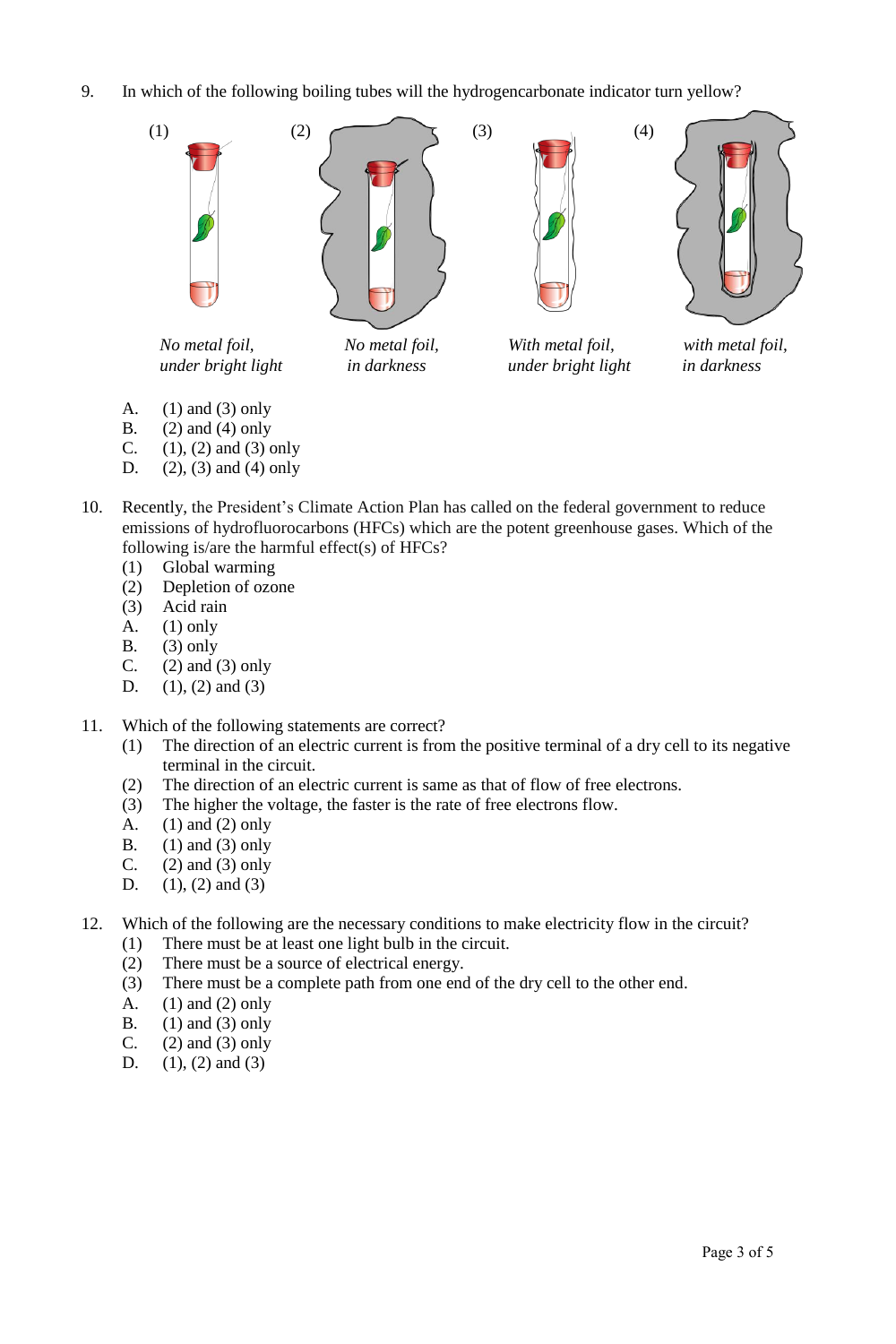- 13. A battery and a light bulb are connected with some electrical wires. The light bulb lights up in the circuit. What energy is/are involved in the process?
	- (1) Chemical energy
	- (2) Heat energy
	- (3) Potential energy
	- A. (1) and (2) only
	- B. (1) and (3) only<br>C. (2) and (3) only
	- $(2)$  and  $(3)$  only
	- D.  $(1), (2)$  and  $(3)$
- 14. Suppose that there are 4 different resistance wires. The table below summarises their dimensions and the materials they are made of.

|                                    | Wire 1 | <b>Wire 2</b> | Wire 3 | Wire 4 |
|------------------------------------|--------|---------------|--------|--------|
| Diameter of the cross section (mm) |        |               |        |        |
| Length $(mm)$                      |        | 50            |        |        |
| <b>Material</b>                    | Iron   | Iron          | Iron   | Copper |

Which of the following correctly arranges the wires in ascending order of the resistance?

- A. Wire 4, Wire 1, Wire 2, Wire 3
- B. Wire 1, Wire 4, Wire 3, Wire 2
- C. Wire 4, Wire 1, Wire 3, Wire 2
- D. Wire 2, Wire 3, Wire 1, Wire 4
- 15. The bulbs and batteries in the circuits below are identical. In which of the following cases is the bulb the brightest?
	-











16. Which of the following circuits is different from the others? A. B.